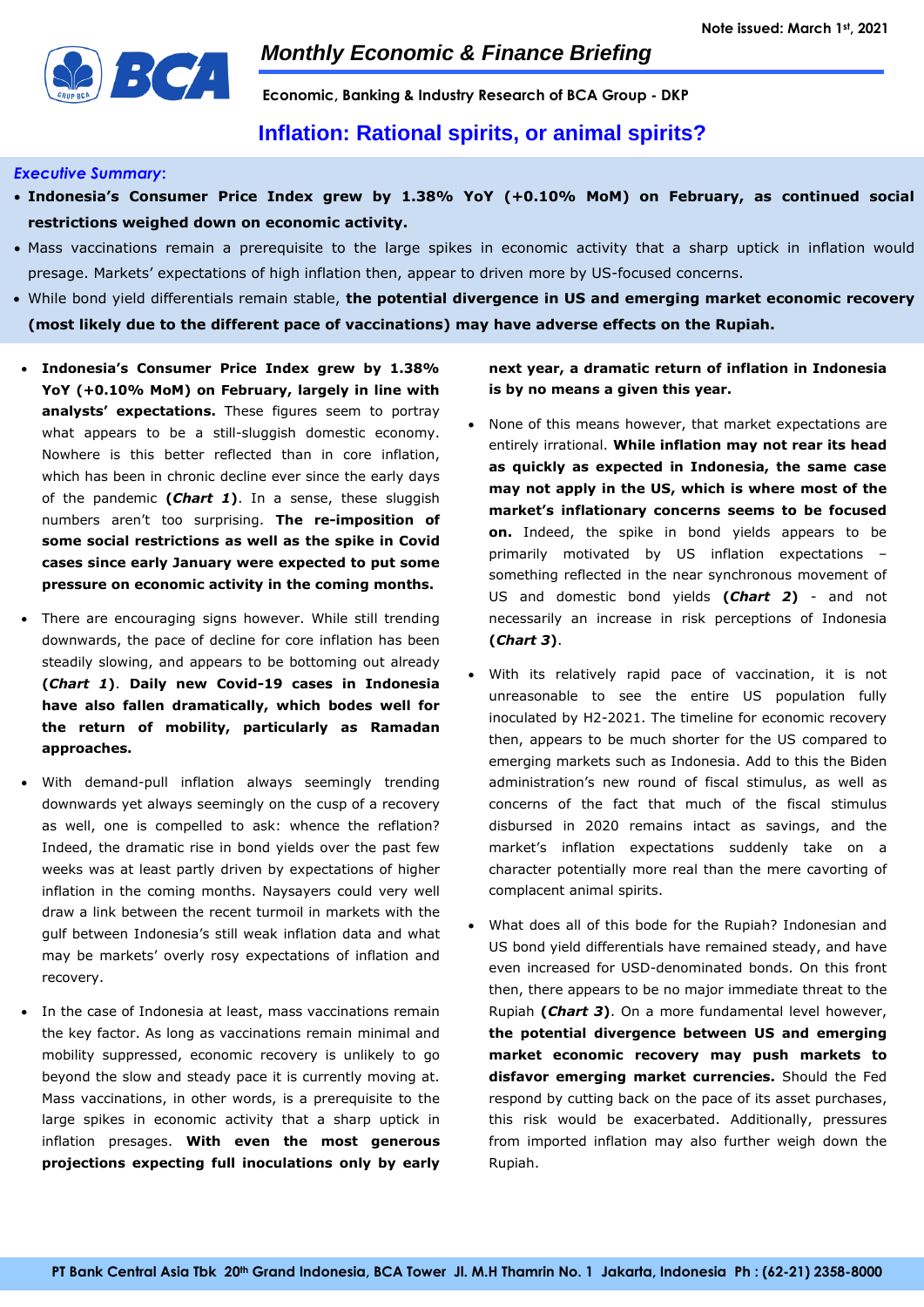

## **Chart 1. Core inflation continues to decline, though it appears to have already bottomed out**

**Chart 2. The spike in US treasury yields is mirrored by a similar uptick in Indonesian bond yields…**

**Chart 3. …although US and Indonesian bond yield spreads have remained largely stable, if not higher**



**PT Bank Central Asia Tbk 20 th Grand Indonesia, BCA Tower Jl. M.H Thamrin No. 1 Jakarta, Indonesia Ph : (62-21) 2358-8000**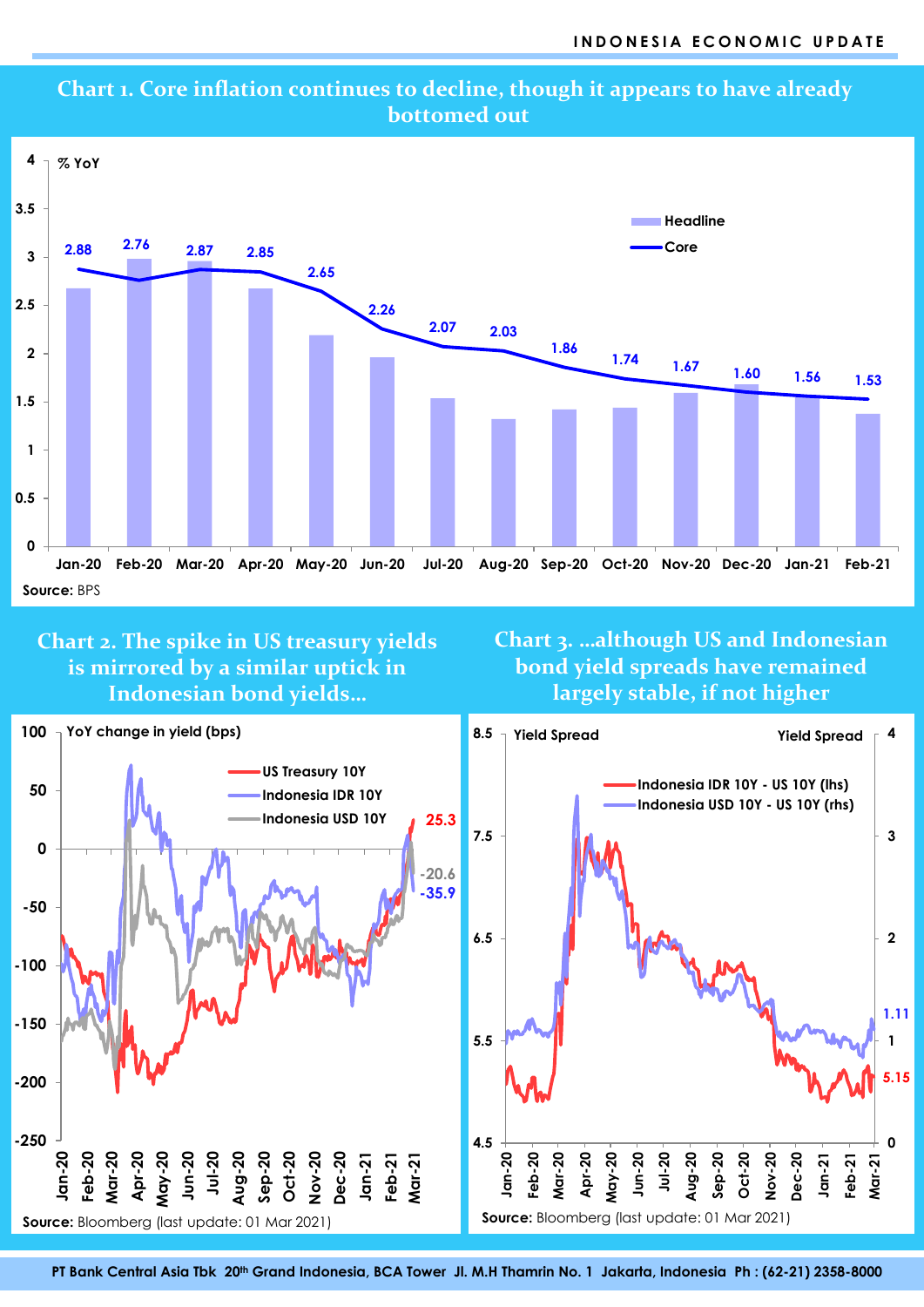# **Selected Recent Economic Indicators**

|                         |             | Last          | <b>Real Rate</b>               | <b>Trade &amp;</b>                 |           | $-1$ mth   | Chg<br>(%) |
|-------------------------|-------------|---------------|--------------------------------|------------------------------------|-----------|------------|------------|
| <b>Key Policy Rates</b> | Rate $(% )$ | <b>Change</b> | (%)                            | <b>Commodities</b>                 | $26$ -Feb |            |            |
| <b>US</b>               | 0.25        | $Mar-20$      | $-1.15$<br>Baltic Dry Index    |                                    | 1,675.0   | 1,659.0    | 1.0        |
| UK                      | 0.10        | Mar-20        | $-0.60$                        | S&P GSCI Index                     | 477.0     | 433.8      | 9.9        |
| EU.                     | 0.00        | $Mar-16$      | $-0.90$<br>Oil (Brent, \$/brl) |                                    | 66.1      | 55.9       | 18.3       |
| Japan                   | $-0.10$     | $Jan-16$      | 0.50                           | Coal (\$/MT)                       | 81.5      |            | $-5.3$     |
| China (lending)         | 4.35        | $Oct-15$      | 4.65                           | Gas (\$/MMBtu)                     | 2.63      | 2.67       | $-1.6$     |
| Korea                   | 0.50        | $May-20$      | $-0.10$                        | Gold (\$/oz.)                      | 1,734.0   | 1,850.9    | $-6.3$     |
| India                   | 4.00        | $May-20$      | $-0.06$                        | Copper (\$/MT)                     | 9,139.3   | 8,007.3    | 14.1       |
| Indonesia               | 3.50        | $Feb-21$      | 2.12                           | Nickel (\$/MT)                     | 18,532.0  | 18,010.5   | 2.9        |
|                         | 26-Feb      | $-1$ mth      | <b>Chg</b>                     | CPO (\$/MT)                        | 987.8     | 887.4      | 11.3       |
| <b>Money Mkt Rates</b>  |             |               | (bps)                          | Rubber (\$/kg)                     | 1.81      | 1.55       | 16.8       |
| <b>SPN (1M)</b>         | 6.61        | 2.65          | 395.8                          | <b>External Sector</b>             | Jan       | <b>Dec</b> | Chg        |
| <b>SUN (10Y)</b>        | 6.58        | 6.23          | 34.3                           |                                    |           |            | (%)        |
| INDONIA (O/N, Rp)       | 2.80        | 3.04          | $-23.6$                        | Export (\$ bn)                     | 15.30     | 16.54      | $-7.5$     |
| JIBOR 1M (Rp)           | 3.56        | 3.80          | $-24.3$                        | Import (\$ bn)                     | 13.34     | 14.44      | $-7.6$     |
| <b>Bank Rates (Rp)</b>  | <b>Dec</b>  | <b>Nov</b>    | Chg                            | Trade bal. (\$ bn)                 | 1.96      | 2.10       | $-6.7$     |
|                         |             |               | (bps)                          | Central bank reserves              | 138.0     | 135.9      | 1.55       |
| Lending (WC)            | 9.21        | 9.32          | $-10.54$                       | (\$bn)                             |           |            |            |
| Deposit 1M              | 4.22        | 4.45          | $-23.28$                       | <b>Prompt Indicators</b>           | Jan       | <b>Dec</b> | <b>Nov</b> |
| Savings                 | 0.86        | 0.87          | $-0.66$                        |                                    |           |            |            |
| <b>Currency/USD</b>     | 26-Feb      | $-1$ mth      | Chg (%)                        | Consumer confidence<br>index (CCI) | 84.9      | 96.5       | 92.0       |
| <b>UK Pound</b>         | 0.718       | 0.728         | 1.43                           | Car sales (%YoY)                   | $-34.2$   | $-34.4$    | $-41.0$    |
| Euro                    | 0.828       | 0.822         | $-0.70$                        |                                    |           |            |            |
| Japanese Yen            | 106.6       | 103.6         | $-2.77$                        | Motorcycle sales                   | #N/A      | $-45.1$    | $-56.7$    |
| Chinese RMB             | 6.474       | 6.465         | $-0.13$                        | (%YoY)                             |           |            |            |
| Indonesia Rupiah        | 14,235      | 14,065        | $-1.19$                        | Cement sales (%YoY)                | $-5.9$    | $-12.6$    | $-14.0$    |
| <b>Capital Mkt</b>      | 26-Feb      | $-1$ mth      | Chg (%)                        |                                    |           |            |            |
| JCI                     | 6,241.8     | 6,140.2       | 1.66                           | <b>Manufacturing PMI</b>           | Jan       | <b>Dec</b> | <b>Chg</b> |
| DJIA                    | 30,932.4    | 30,937.0      | $-0.02$                        |                                    |           |            | (bps)      |
| <b>FTSE</b>             | 6,483.4     | 6,654.0       | $-2.56$                        | <b>USA</b>                         | 58.7      | 60.5       | $-180$     |
| Nikkei 225              | 28,966.0    | 28,546.2      | 1.47                           | Eurozone                           | 54.8      | 55.2       | $-40$      |
| <b>Hang Seng</b>        | 28,980.2    | 29,391.3      | $-1.40$                        | Japan                              |           | 50.0       | $-20$      |
| Foreign portfolio       | Feb         | Jan           | <b>Chg</b>                     | China                              | 51.5      | 53.0       | $-150$     |
| ownership (Rp Tn)       |             |               | (Rp Tn)                        | Korea                              | 53.2      | 52.9       | 30         |
| <b>Stock</b>            | 1,930.8     | 1,811.4       | 119.42                         | Indonesia                          | 52.2      | 51.3       | 90         |
| Govt. Bond              | 971.4       | 987.3         | $-15.92$                       |                                    |           |            |            |
| Corp. Bond              | 28.4        | 29.3          | $-0.92$                        |                                    |           |            |            |

Source: Bloomberg, BI, BPS

Notes:

\*Previous data

\*\*For change in currency: **Black** indicates appreciation against USD, **Red** indicates depreciation

\*\*\*For PMI, **> 50** indicates economic expansion, **< 50** indicates contraction